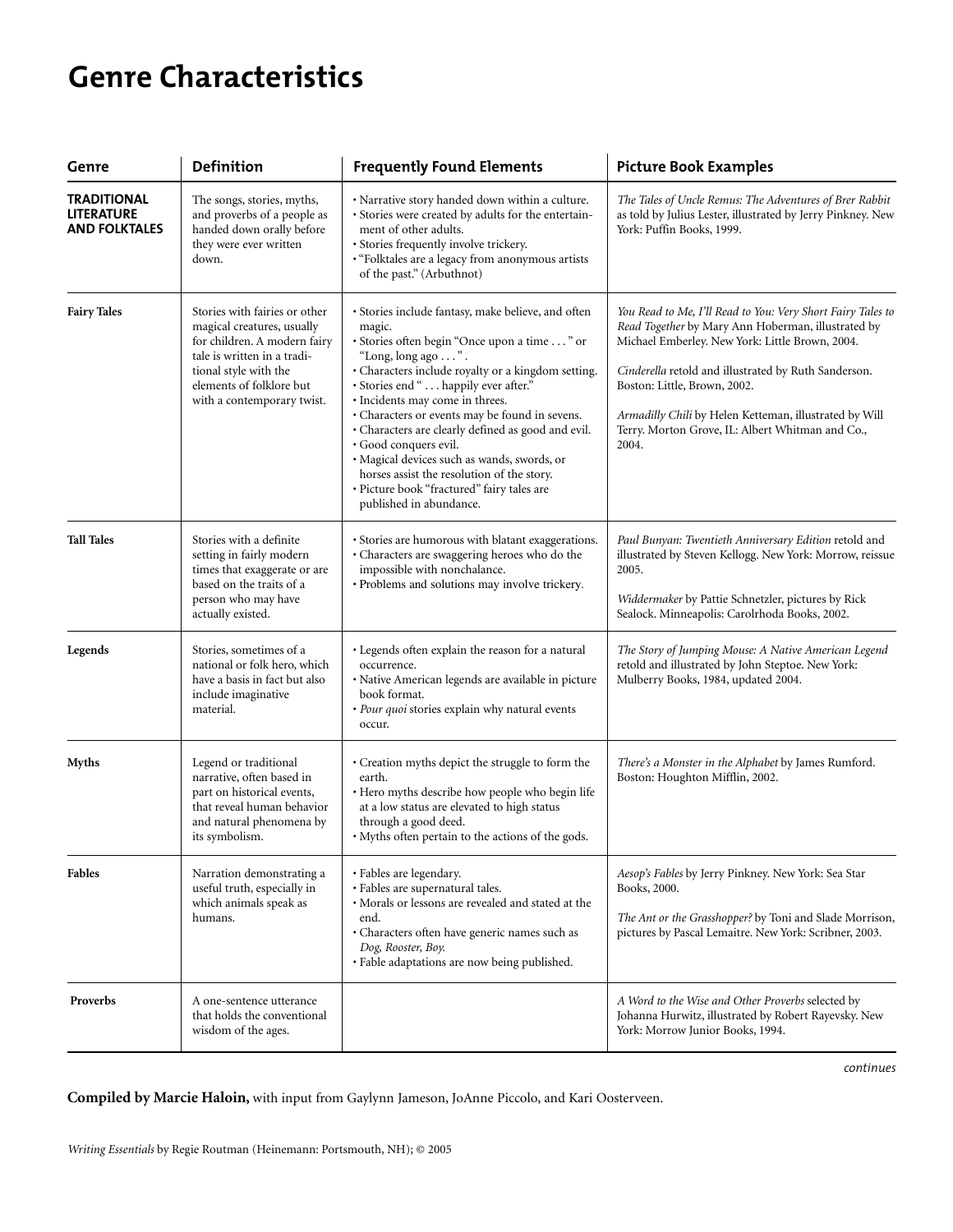| Genre                                             | <b>Definition</b>                                                                                       | <b>Frequently Found Elements</b>                                                                                                                                                                                                                                                                                                                                                                                      | <b>Picture Book Examples</b>                                                                                                                                                                                                                                                                        |
|---------------------------------------------------|---------------------------------------------------------------------------------------------------------|-----------------------------------------------------------------------------------------------------------------------------------------------------------------------------------------------------------------------------------------------------------------------------------------------------------------------------------------------------------------------------------------------------------------------|-----------------------------------------------------------------------------------------------------------------------------------------------------------------------------------------------------------------------------------------------------------------------------------------------------|
| PERSONAL<br><b>NARRATIVES</b><br><b>Memoirs</b>   | A record of events based on<br>the writer's own observa-<br>tion.                                       | • Memoirs may cover only one event or aspect of<br>the author's life.<br>· Memoir is a retrospective account of a memo-<br>rable event.                                                                                                                                                                                                                                                                               | Waiting to Waltz, a Childhood: Poems by Cynthia Rylant,<br>drawings by Stephen Gammell. New York: Atheneum,<br>2001.                                                                                                                                                                                |
|                                                   |                                                                                                         | • Memoirs for children can be fictionalized.                                                                                                                                                                                                                                                                                                                                                                          | Don't You Know There's a War On? by James Stevenson.<br>New York: Greenwillow Books, 1992.                                                                                                                                                                                                          |
| Journals and<br><b>Diaries</b>                    | A log written by an author<br>at regular intervals.                                                     | · Entries are usually dated.<br>· Diaries and journals in series have been<br>published as a way of sharing historical fiction.<br>· Fictional diaries can be animal fantasies when<br>animals write them.                                                                                                                                                                                                            | Only Opal: The Diary of a Young Girl by Opal Whiteley,<br>selected [and adapted] by Jane Boulton, illustrations by<br>Barbara Cooney. New York: Paperstar, 1997.                                                                                                                                    |
|                                                   |                                                                                                         |                                                                                                                                                                                                                                                                                                                                                                                                                       | Diary of a Worm by Doreen Cronin, pictures by Harry<br>Bliss. New York: Joanna Cotler Books, 2003.                                                                                                                                                                                                  |
| Letters, Postcards,<br>Personal<br>Correspondence | Personal written communi-<br>cations.                                                                   | · Letters provide authentic ways for communica-<br>tion.<br>· Letters, postcards, and emails are all personal<br>written communications with different conven-<br>tions and elements.<br>· Postcards are abbreviated forms of letters and<br>have abbreviated elements.<br>· Emails have become even more abbreviated<br>forms of communication and have developed<br>an extensive short-cut and very informal style. | The Jolly Postman, or Other People's Letters by Janet and<br>Allan Ahlberg. Boston: Little, Brown, 1986.<br>Toot and Puddle by Hollie Hobbie. New York: Scholastic,<br>printing 2001.                                                                                                               |
| Autobiographies                                   | A story of a person's life<br>written by that person.                                                   | · First-person account.<br>· Often highly personalized.<br>· May be supported by authentic pictures and<br>newspaper articles.                                                                                                                                                                                                                                                                                        | Through My Eyes: [the Autobiography of] Ruby Bridges.<br>New York: Scholastic Press, 1999.                                                                                                                                                                                                          |
| Individual<br><b>Biographies</b>                  | A story of a person's life<br>written by an individual<br>with exceptional knowledge<br>of the subject. | · Accurate history of a person's life.<br>· Reflection of the time and place in which a<br>person lived.<br>· Usually chronological.<br>· Carefully researched and authentic.<br>· Fictionalized biographies may include inven-<br>tion, supposition, or inference. Many historical<br>fiction books are biographical fiction.<br>· Subject may be an historical or contemporary<br>figure.                           | When Marian Sang: The True Recital of Marian<br>Anderson, the Voice of a Century, libretto by Pam Muñoz<br>Ryan, staging by Brian Selznick. New York: Scholastic<br>Press, 2002.                                                                                                                    |
| Collective<br><b>Biographies</b>                  | Biographies of many indi-<br>viduals in the same book.                                                  | • Usually grouped for author's purpose.<br>· May include a standard format for each person.                                                                                                                                                                                                                                                                                                                           | Lives of Extraordinary Women - Rulers, Rebels (and What<br>the Neighbors Thought) by Kathleen Krull, illustrated by<br>Kathryn Hewitt. Scholastic, 2001 (series).                                                                                                                                   |
| <b>INFORMATIONAL</b><br><b>BOOKS</b>              | Factual presentations of<br>documented knowledge.                                                       | · Nonfiction text dealing with an actual, real-life<br>subject.<br>· Major types include chapter books, picture<br>books, photographic essays, and informational<br>books with a narrative blend.<br>· Elements of expository writing are description,<br>time sequence, enumeration, cause and effect,<br>and comparison/contrast.<br>· Nonfiction picture books can serve as models<br>for student content reports. | Ice-cream Cones for Sale! by Elaine Greenstein. New<br>York: Arthur A. Levine Books, 2003.<br>What Do You Do with a Tail Like This? by Steve Jenkins<br>and Robin Page. Boston: Houghton Mifflin, 2003.<br>Pig by Jules Older, illustrated by Lyn Severance.<br>Watertown, MA: Charlesbridge, 2004. |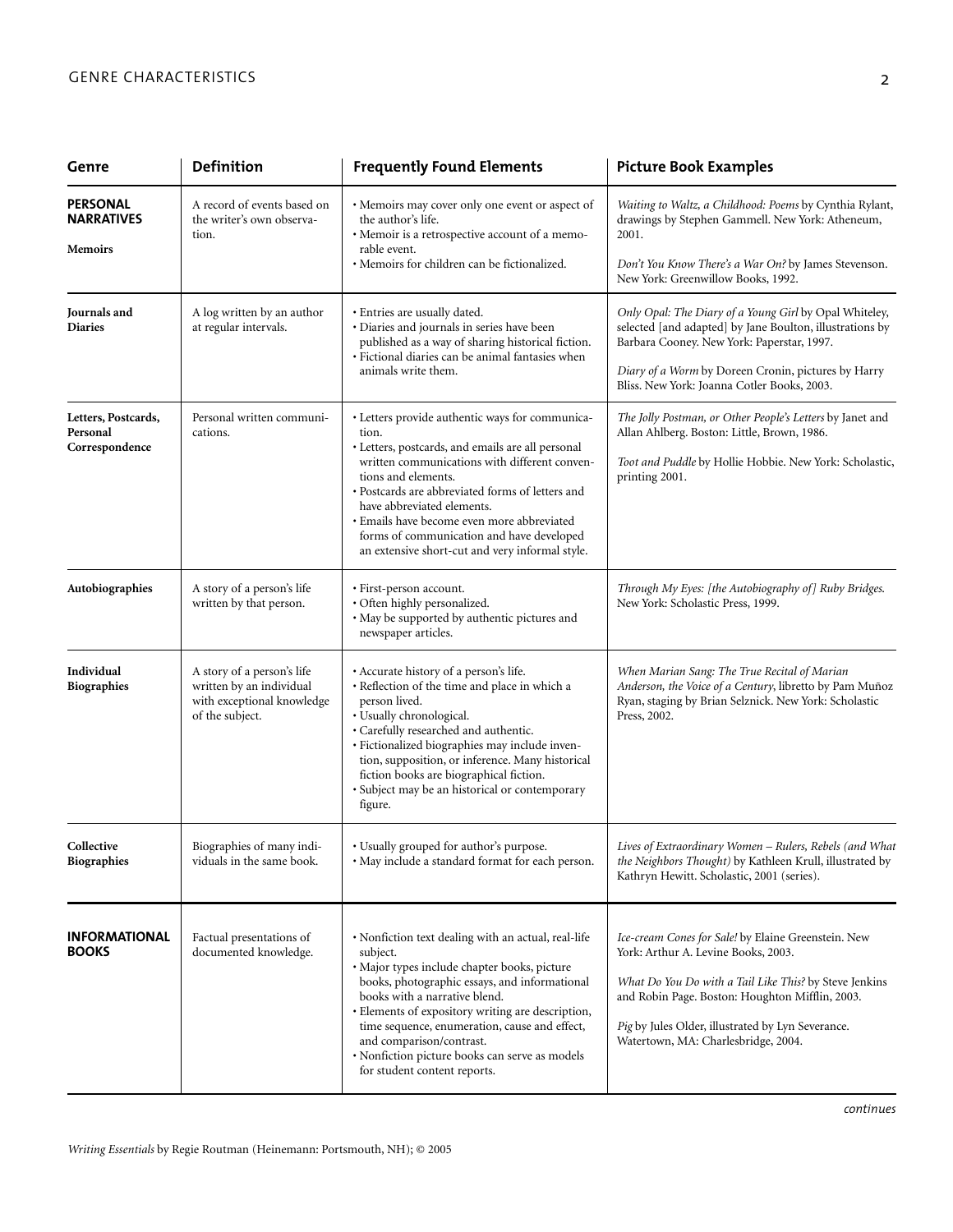| Genre                                 | Definition                                                                                                                                                         | <b>Frequently Found Elements</b>                                                                                                                                                                                                                                                                                                                                                                                                                                                                                                                                                                                                                                                                                                                                                                                                                                                                                                                                                                                                                     | <b>Picture Book Examples</b>                                                                                                                                                                                                                                                                                                                                                                                                                                                                                                                                                                                             |
|---------------------------------------|--------------------------------------------------------------------------------------------------------------------------------------------------------------------|------------------------------------------------------------------------------------------------------------------------------------------------------------------------------------------------------------------------------------------------------------------------------------------------------------------------------------------------------------------------------------------------------------------------------------------------------------------------------------------------------------------------------------------------------------------------------------------------------------------------------------------------------------------------------------------------------------------------------------------------------------------------------------------------------------------------------------------------------------------------------------------------------------------------------------------------------------------------------------------------------------------------------------------------------|--------------------------------------------------------------------------------------------------------------------------------------------------------------------------------------------------------------------------------------------------------------------------------------------------------------------------------------------------------------------------------------------------------------------------------------------------------------------------------------------------------------------------------------------------------------------------------------------------------------------------|
| <b>Essays</b>                         | A short literary composi-<br>tion that reflects the<br>author's outlook or point of<br>view.                                                                       | • Often of a persuasive nature.<br>· May be found in collections.<br>· Frequently found in magazines and periodicals.                                                                                                                                                                                                                                                                                                                                                                                                                                                                                                                                                                                                                                                                                                                                                                                                                                                                                                                                | Vote! by Eileen Christelow. New York: Clarion Books,<br>2003.<br>Linda Brown, You Are Not Alone: The Brown v. Board of<br>Education Decision, a collection edited by Joyce Carol<br>Thomas, illustrated by Curtis James. New York:<br>Hyperion, 2003.                                                                                                                                                                                                                                                                                                                                                                    |
| <b>Process</b><br><b>Explanations</b> | An essay that explains how<br>to do something.                                                                                                                     | · Written in sequential order.<br>· Steps usually are enumerated.<br>· Explains the procedures for accomplishing a task.                                                                                                                                                                                                                                                                                                                                                                                                                                                                                                                                                                                                                                                                                                                                                                                                                                                                                                                             | Follow the Money! written and illustrated by Loreen<br>Leedy. New York: Holiday House, 2002.                                                                                                                                                                                                                                                                                                                                                                                                                                                                                                                             |
| <b>FICTION</b>                        | Stories from an author's<br>imagination usually with an<br>emphasis on character<br>development. May be<br>realistic or not (see various<br>categories following). | · Usually located in libraries in separate areas for<br>picture books and "chapter books" and novels.<br>· Libraries may place genre stickers on the spines<br>to make selection easier.<br>· Some can be classified into multiple genres<br>(e.g., combination of fiction, information,<br>poetry, narratives, etc.).<br>· Multi-genre books and multi-genre research is<br>encouraged as a way to allow students to write<br>and use a variety of learning styles.                                                                                                                                                                                                                                                                                                                                                                                                                                                                                                                                                                                 | Home at Last by Susan Middleton Elya, illustrated by<br>Felipe Davalos. New York: Lee and Low Books, 2002.<br>Visiting Day by Jacqueline Woodson, illustrated by<br>James Ransome. New York: Scholastic Press, 2002.                                                                                                                                                                                                                                                                                                                                                                                                     |
| <b>Picture Books</b>                  | Books with many pictures<br>where the story depends<br>upon the pictures. There<br>can be picture books of<br>almost any genre.                                    | • Alphabet and counting books are presented in<br>alphabetical or numeric order often linked by an<br>identifying theme. These make excellent partici-<br>pation stories and patterns for writing. They may<br>be located in the nonfiction area of a library.<br>· Concept books attempt to define an abstract idea.<br>· Mother Goose, nursery rhymes, and books<br>written in rhyme present traditional rhymes as<br>well as modern short rhymes. Most are located<br>in the nonfiction area of a library.<br>· Wordless picture books contain few or no words<br>as the pictures tell the story. Many teachers have<br>students write narratives for these models.<br>· Predictable books are designed to help children<br>learn to read by use of repetition of language,<br>story patterns, or sequences. They often are<br>excellent models for writing patterns.<br>· Cumulative Stories are imaginative narratives<br>that have a series of additions. After each addi-<br>tion the previous phrases are then repeated in<br>reverse order. | The Skull Alphabet Book by Jerry Pallotta, illustrated by<br>Ralph Masiello. Watertown, MA: Charlesbridge; 2002.<br>Dogs, Dogs, Dogs by Leslea Newmann, illustrated by<br>Erika Oller. New York: Simon and Schuster, 2002.<br>Here Comes Mother Goose edited by Iona Opie, illus-<br>trated by Rosemary Wells. Cambridge, MA: Candlewick<br>Press, 1999.<br>Home by Jeannie Baker. New York: Greenwillow Books,<br>2004.<br>Bark, George by Jules Feiffer. New York: HarperCollins<br>Publishers, 1999.<br>My Little Sister Ate One Hare by Bill Grossman, illus-<br>trated by Kevin Hawkes. New York: Scholastic, 1997. |
| <b>Historical Fiction</b>             | Imaginative stories with<br>fictional characters and<br>events in a historical setting.                                                                            | • May be based upon dates, people, or events that<br>really happened.<br>· Major historical event may be an essential.<br>· Accuracy of the historical detail is evident.<br>· May include author notes on research.<br>· Categories of historical fiction are based upon<br>the time period or historical era.<br>· Characters and time periods are lifelike.<br>· Conflict allows children to compare the past<br>with the present in order to better understand<br>our world.                                                                                                                                                                                                                                                                                                                                                                                                                                                                                                                                                                     | White Socks Only by Evelyn Coleman, illustrated by<br>Tyrone Geter. Morton Grove, IL: A. Whitman, 1996.<br>The Cello of Mr. O by Jane Cutler, illustrated by Greg<br>Couch. New York: Dutton Children's Books, 1999.                                                                                                                                                                                                                                                                                                                                                                                                     |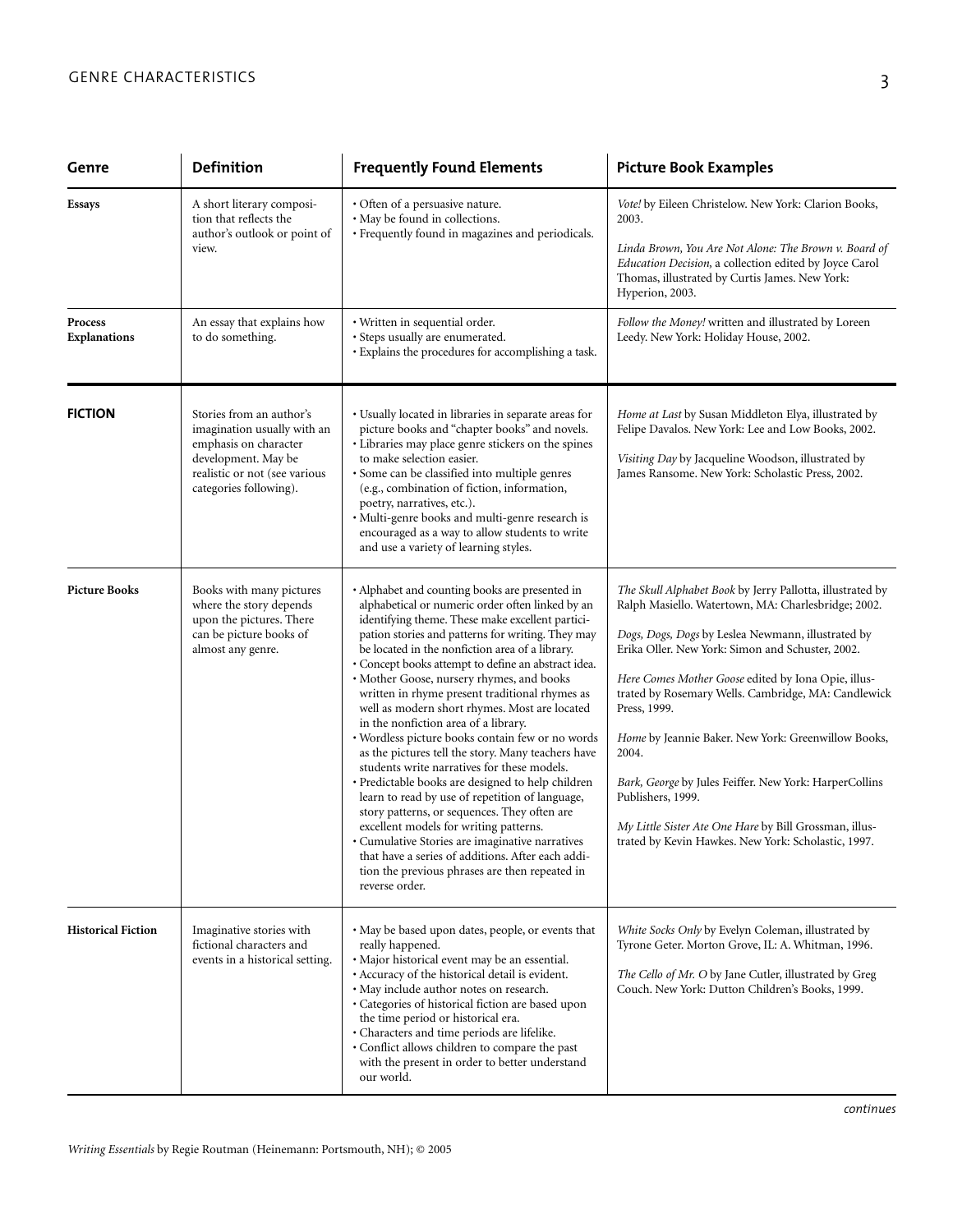| Genre                              | <b>Definition</b>                                                                                                                                                                           | <b>Frequently Found Elements</b>                                                                                                                                                                                                                                                                                                                                                                                                               | <b>Picture Book Examples</b>                                                                                                                                                                                                                                                                                                                     |
|------------------------------------|---------------------------------------------------------------------------------------------------------------------------------------------------------------------------------------------|------------------------------------------------------------------------------------------------------------------------------------------------------------------------------------------------------------------------------------------------------------------------------------------------------------------------------------------------------------------------------------------------------------------------------------------------|--------------------------------------------------------------------------------------------------------------------------------------------------------------------------------------------------------------------------------------------------------------------------------------------------------------------------------------------------|
| <b>Adventure Stories</b>           | Stories of survival or life in<br>the great outdoors.                                                                                                                                       | • Characters succeed without adult assistance.<br>· Characters, often children, encounter situations<br>that require quick thinking, problem solving,<br>and inner strength.                                                                                                                                                                                                                                                                   | Beardream by Will Hobbs, illustrated by Jill Kastner.<br>New York: Atheneum Books for Young Readers, 1997.                                                                                                                                                                                                                                       |
| <b>Sports Stories</b>              | Events and activities within<br>the story deal with the<br>characters' participation in<br>sports.                                                                                          | • Characters struggle with issues related to sports.<br>· Team sports are usually emphasized.<br>· Plot and characterization often emphasize<br>theses such as team play and sportsmanship.                                                                                                                                                                                                                                                    | The Captain Contest by Matt Christopher, illustrated by<br>Daniel Vasconcellos. Boston: Little, Brown, 1999.                                                                                                                                                                                                                                     |
| <b>Animal Realism</b>              | An imaginative story in<br>which an animal is a central<br>character that behaves in a<br>manner true to the breed;<br>usually realistic.                                                   | • Realistic animal stories may be difficult to write<br>because the author must have extensive knowl-<br>edge of the species.<br>• The central character behaves in a manner true<br>to the breed.<br>• Problems are realistic for an animal.                                                                                                                                                                                                  | Dogteam by Gary Paulsen, illustrated by Ruth Wright<br>Paulsen. New York: Delacorte Press, [1993].<br>A Day in the Life of Murphy by Alice Provensen. New<br>York: Simon & Schuster Books for Young Readers, 2003.                                                                                                                               |
| <b>FANTASY</b>                     | Fiction with strange or<br>otherworldly settings or<br>characters; fiction that<br>invites suspension of reality;<br>fiction that depends on<br>magic or the impossible or<br>inexplicable. | Divided into low fantasy (world governed by the<br>laws of this world but inexplicable things occur)<br>and high fantasy (set in a secondary world of<br>magic and inhabited by supernatural beings or<br>creatures).                                                                                                                                                                                                                          | The Great Redwall Feast by Brian Jacques, illustrated by<br>Christopher Denise. New York: Philomel Books, 1996<br>(series).                                                                                                                                                                                                                      |
| <b>Animal Fantasy</b>              | Form of fantasy in which<br>the main characters are<br>animals. Animal stories are<br>characterized by the extent<br>to which the animals take<br>on human characteristics.                 | • In one type the animal behaves like its species,<br>but thinks and talks like a human.<br>· In another type the animal acts both like its<br>species but also like a human.<br>· In a third type the animal behaves, speaks, and<br>dresses totally like a human. This is very<br>common in family stories, stories of everyday<br>experiences, and friendship stories.                                                                      | Bertie Was a Watchdog by Rick Walton, illustrated by<br>Arthur Robins. Cambridge, MA: Candlewick Press,<br>2002.<br>Dear Mrs. Larue: Letters from Obedience School written<br>and illustrated by Mark Teague. New York: Scholastic<br>Press, 2002.<br>The Pigeon Finds a Hot Dog! by Mo Willems. New York:<br>Hyperion Books for Children, 2004. |
| <b>Science Fiction</b>             | Set in a future that scientific<br>or technological advance<br>could or might make<br>possible.                                                                                             | • In one approach the story usually takes place in<br>outer space where the technology of the future<br>is predicted.<br>• In the other approach future societies are<br>portrayed, usually on earth, with or without the<br>presence of aliens.<br>· Themes frequently deal with good or evil, often<br>involving technology.<br>· Science Fantasy uses science "to explain the<br>existence of the world and magic is used there-<br>after." | Zathura: A Space Adventure by Chris Van Allsburg.<br>Boston: Houghton Mifflin, 2002.<br>Commander Toad and the Voyage Home by Jane Yolen,<br>pictures by Bruce Degen. New York: Putnam's, 1998<br>(series).                                                                                                                                      |
| <b>REALISTIC</b><br><b>FICTION</b> | A story that can actually<br>happen and is true to life.                                                                                                                                    | · Realistic characters with possible problems.<br>· Outcomes are reasonable and plausible.<br>· Settings can be contemporary or historical.<br>· Family stories, school stories, animal stories,<br>mysteries, could all be included in this genre.                                                                                                                                                                                            | John Philip Duck by Patricia Polacco. New York:<br>Philomel, 2004.<br>Gettin' through Thursday by Melrose Cooper, illustrated<br>by Nneka Bennett. New York: Lee & Low Books, 1998.                                                                                                                                                              |